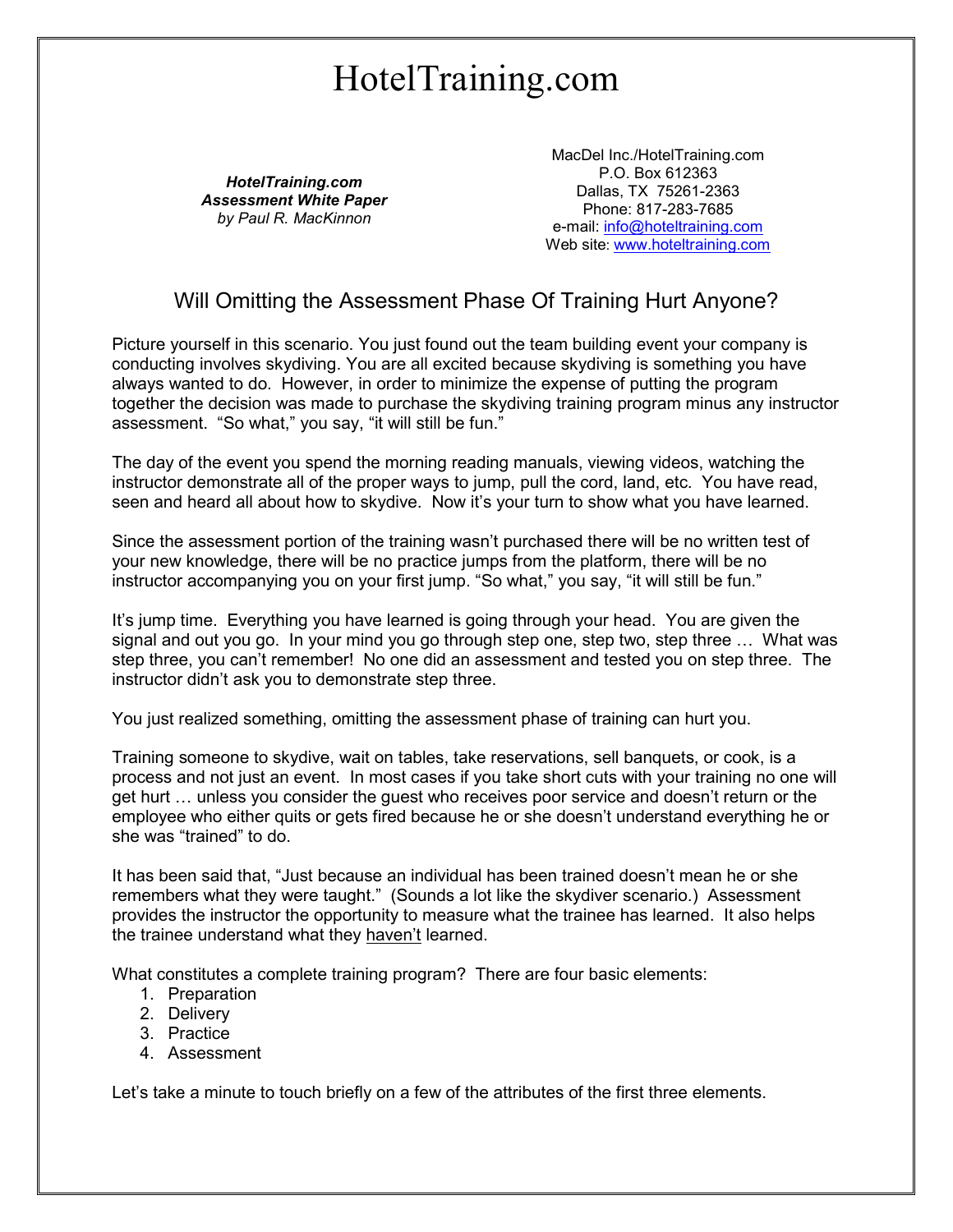- 1. Preparation The instructor needs to know:
	- what information the trainee needs to learn and why he or she needs to learn it
	- the best way for the trainee to learn the information (not the easiest way to teach it)
	- what are the final objectives the trainee is expected to attain
- 2. Delivery The method of delivery may vary:
	- videos may provide a basic understanding of how to complete a task such as making a bed
	- seminars or employee meetings may be appropriate for dissemination of information
	- the Internet and CD-ROMs can be used for demonstrations for "how to" situations such as using a software program,
- 3. Practice The trainee's opportunity to show what he or she has learned:
	- hands-on trainee demonstration under supervision (task driven)
	- role playing of a staged scenario (quest relation situation)
	- web based simulation (software application)

Let's now take a look at the objective and the role of assessment in the training process.

4. Assessment –

The objective of assessment is to complete the training process ensuring that the trainee has been given the appropriate instructions he or she will need to perform his or her job to the established standards. Think of the assessment element as the measurable review.

The role of assessment is to challenge the trainee and give him or her the opportunity to convey his or her understanding of what has been learned. The feedback resulting from the assessment gives the trainee a chance to see where his or her understanding of the material needs to be improved as well as what he or she has done correctly. It offers an opportunity for the instructor to provide constructive feedback on the trainee's knowledge and performance.

An employee should be trained based on the specifications of his or her job description. The job description is therefore also the basis for performance evaluations. The performance evaluations should take into consideration the initial training provided the employee.

Assessment can be provided prior to training as well. The pre-training assessment might be used for an employee with experience. In this case it can be used to determine if the employee presently understands the training material and, therefore, those specific training areas may then be eliminated.

We have touched on the objective and the role of assessment in training. Now let's take a look at some examples of situations where assessment could (and should) be used.

#### **#1 - New Employee Orientation:**

Generally a new employee orientation meeting is an uncomfortable situation for the new employee. Handbooks are reviewed, policies and procedures are talked about and, because the new employees are not comfortable enough with the new environment, few, if any, questions are asked. This orientation meeting is not a good time to administer an assessment test. How do you know if a new employee understands everything he or she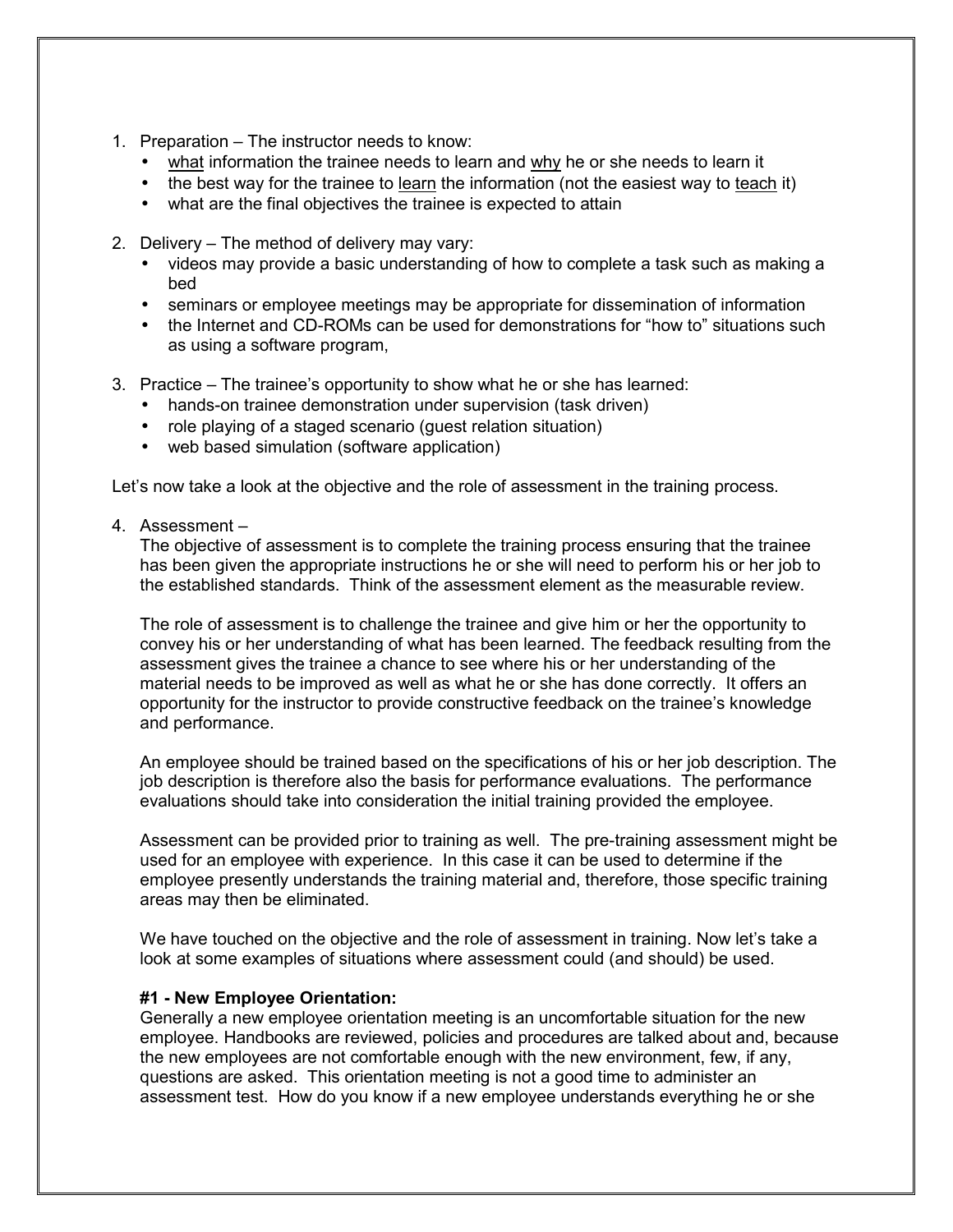should know? Offer the assessment as an "open book, take home" review. This will allow the employee to spend an appropriate amount of time reviewing the handbook for answers. The employee will learn and understand the information much better than if there was no assessment at all. Feedback must be provided on the results of the assessment.

### **#2 - Sales Training:**

Whether the sales situation occurs in the catering/sales office, reservation office, or corporate call center, there are opportunities to provide assessment and feedback. A simple and effective form of assessment is the quality assurance or "mystery" shopping call. Scenarios can be created so the trainee can be assessed on his or her ability to sell correctly based on predetermined parameters. Technology today allows for almost instantaneous feedback from this type of assessment because shopping call evaluation forms, and if incorporated, recordings of the calls, can be e-mailed or made available over the web within minutes of being completed.

## **#3 - Food and Beverage Outlet Training:**

Here the assessment can take the form of a "test serving" where the trainee is given the opportunity to demonstrate the entire process from greeting to serving to collecting payment. The "guest" should be a qualified employee that is capable of providing objective feedback, in the form of a checklist or evaluation form, on the trainee's performance. The cost of a meal or a couple of drinks is a small price to pay to insure the trainee is performing his or her duties based on established standards.

#### **#4 - Task Training:**

Many of the duties performed in a hotel are task based. In these situations the most appropriate form of assessment might be a performance checklist completed by a qualified supervisor. For example, a housekeeping trainee would be observed while he or she performs the duties outlined by their job description (cleaning a guestroom or public areas). In situations where the job requirements may be somewhat lengthy and involve several tasks (cleaning a guestroom) the assessment should be broken up and based on specific tasks (changing the bedding, cleaning the bathroom, cleaning the guestroom, etc.). Adults have better comprehension when learning in smaller "chunks" of time.

Learning that includes an assessment (a quiz, an online form, or a demonstration of the trainee's ability to perform a task) allows the trainee to be interactive in the training process. Interactive learning is more effective than non-interactive learning. Watching videos, listening to presentations, and watching someone else perform a task, do not allow the trainee to become involved in the learning.

Providing proper training is not easy. It requires commitment from both the instructor and the trainee. The trainer becomes accountable to the trainee and likewise, the trainee becomes accountable to the trainer. When training is treated as it should be, an investment of time, effort and money in an employee, the ROI (Return on Individual) results in a better employee, less turnover, happier customers, and better profits.

One more thing, when an employee is aware that some sort of assessment will be part of his or her training he or she will usually pay more attention to the material. Now we'll try to support this theory. If you would like to take a short five-question assessment quiz of your understanding of

\*\*\*